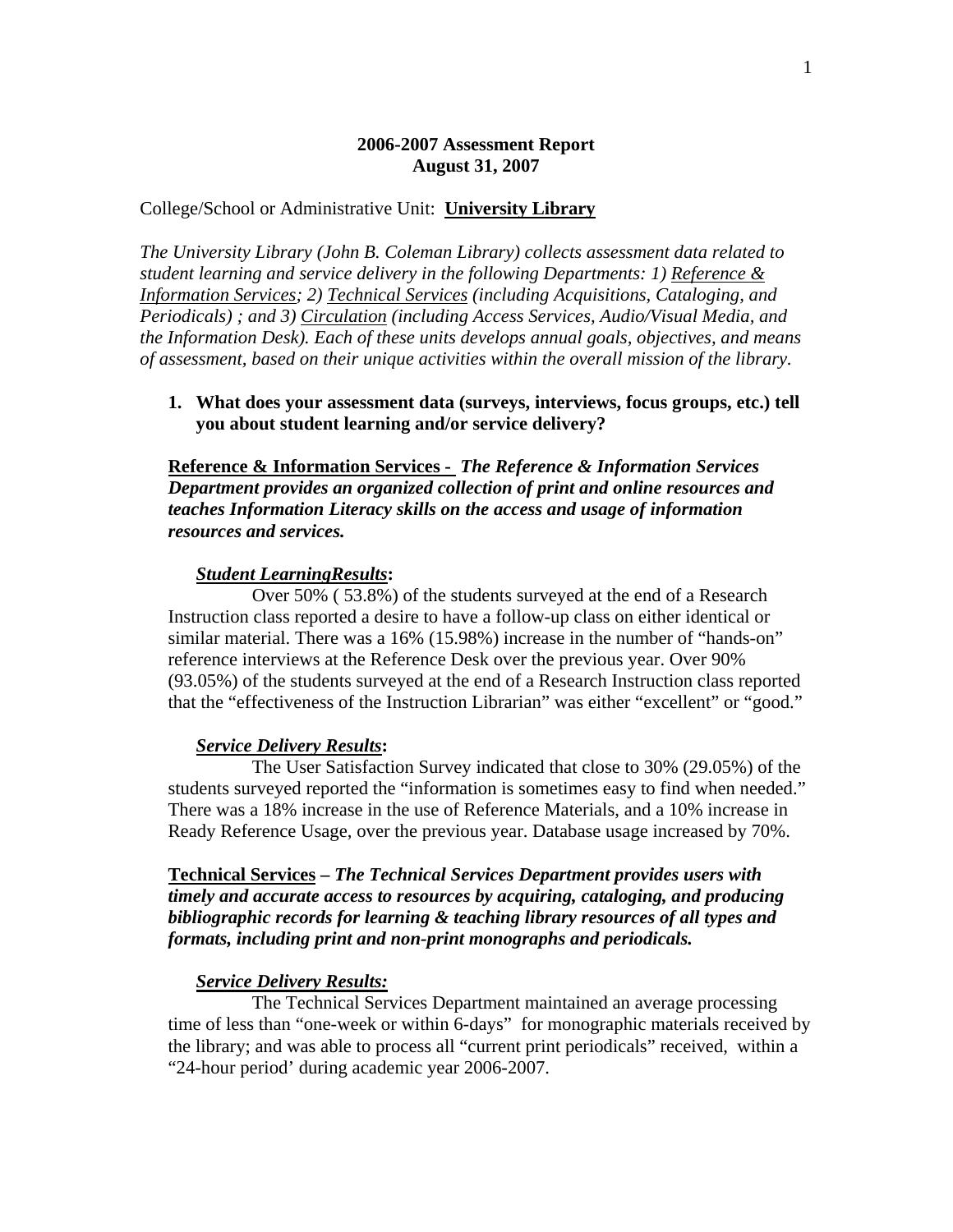Assessment data for the Technical Services Department for FY07 indicate that of the total number of items received, close to 50% (49%) were processed and sent to service areas on the same day that they were received by the Library; 36% were processed within 2-days; 1% were processed within 3-days; 10% of items were processed within 4-days; 2% of items were processed within 5-days; and 2% of items received were processed and sent to service areas within 6-days.

 There was a 10% "increase" in the total number of volumes added to the library collection during FY07, above the previous year. Cataloging data further indicates that subject area disciplines offering advanced study and new graduate programs showed substantial growth; i.e., 158% increase in the number of volumes added to the Educational Leadership collection; 101% increase in number of volumes added to the Juvenile Justice collection; and a 17% increase in the number of volumes added to the Electrical Engineering collection in FY07.

**Circulation** – *The Circulation Department provides access to library resources in the General Collection, Reserves, and the Audio/Visual Media center. Services are also provided for borrowing and lending of material through Interlibrary Loan (ILL). The Circulation Department is also responsible for monitoring overall library use and attendance; distributing Tex-Share and HARLIC cards; shelving new materials for public use; maintaining the book-stacks; managing the Information Desk; and for opening and closing the library building.* 

#### *Service Delivery Results:*

 Overall library use or number of user visits (attendance) was found to be 20% higher than the previous year. The number of Reserve items charged during FY07 were 7% higher than the previous year; while the number of regular chargeouts decreased by 4%. However, as mentioned above, use of online resources increased by 70%. Even though the data indicated a slight decrease (less than 1% or 0.80%) in the number of Interlibrary Loan (ILL) items PVAMU loaned to other institutions and a decrease (12%) in the number of items that PVAMU borrowed through the ILL system, the Library continued to provide more items (47%) to other institutions, than it borrows from other consortia libraries in FY07; a 5% increase over the previous year's percentage of 42%. Tex-Share and HARLIC cards requests increased by 92% and 16% respectively, over the previous year.

 The Information Desk and Welcome Center (Info-Desk) opened during FY07, in October 2006. Assessment data is recorded as the number of "student contacts" for questions or referrals. Of the total number of questions recorded in academic year 2006-2007, 44% of the student contacts occurred during Fall 2006 and 56% contacts in the Spring 2007 semester. The Info-Desk opened for the FY08 academic year the day following the "freshmen & new students" Library Orientation sessions. Student contacts recorded for August 2007 have already exceeded the highest number of questions recorded for FY07 by 59%.

 Results of the Library User Satisfaction Survey indicated that 97% of the students surveyed "strongly agreed" and "agreed" that "overall the library is helpful;" and 86% of the students surveyed "strongly agreed" and "agreed" that "overall they are satisfied with library services.